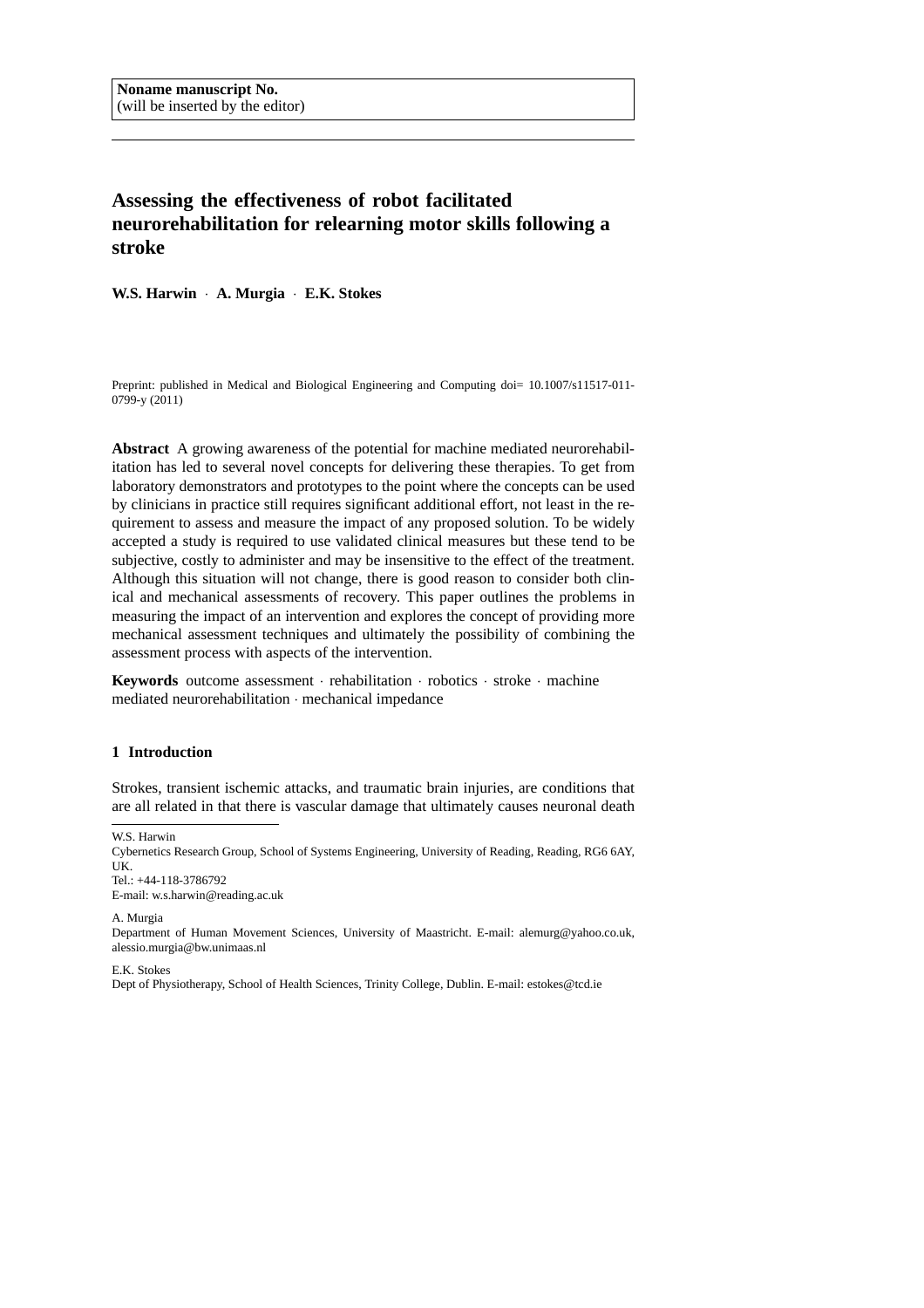in the brain. Trends in the management of stroke as an emergency condition have resulted in a better survivability, but strokes still remain as the leading cause of disability in the developed world [18,34]. There is strong evidence that early, intense and challenging neurorehabilitation programmes have a significant effect on the functional outcome following a stroke [36], but the cost of administering these treatments tends to be high. The full cost of the stroke should consider the treatment cost combined with the ongoing costs of caring for a person following a hospital discharge, however very few economic models consider this link and the pressure remains to simply reduce the treatment cost.

Intelligent machines and robotic systems may provide a good method for reducing the hospitalisation costs as well as providing new ways of delivering retraining therapies, while monitoring and assessing recovery. A reduction in cost may be possible by the simple expedient of ensuring that neurorehabilitation therapists focus on specifying and monitoring progress, and allowing machines to deliver specific therapies to the individual [38,28,14]. It is probable that the reduced staff cost will outweigh the equipment costs but this will only be accepted if there is no negative effect on patients. An additional justification for introducing machine facilitation of therapies is the potential to replace aspects of treatment that are difficult, dangerous or repetitive for the therapist. For example if machines provide partial body weight support in gait retraining then additional therapists are not needed to guard the person against a fall. Likewise relearning gait often requires a therapist to do the difficult and repetitive task of moving the patient's foot in a specific pattern during walking, a task that may be more readily handled by a machine. These two functions are available in lower limb retraining machines such as the Lokomat<sup>1</sup>, although further research is still needed to add higher levels of sensing and intelligence into the control systems to allow monitoring and adaptations to the patient while giving the therapist a high level of confidence that the machine will respond in a clinically appropriate way. A third advantage of machine supported neurorehabilitation is that there may be therapy or assessment actions that can only be achieved by fast and sensate machines. Continuous quantitative monitoring, adaptive control, and the ability to impose large and short perturbing forces onto the limb as a way of measuring impedance are all examples.

Because of a growing pressure to reduce hospitalisation costs it is reasonable to surmise that increasingly rehabilitation will move away from the hospital to specialised units, the home and local medical health facilities. A possible scenario is demonstrated in figure 1 where the individual is treated at multiple sites, depending on their level of health and needs. Thus, although treatment might begin in a specialised unit in a general hospital, the long term rehabilitation needs are best met in a specialised rehabilitation unit, or (if the person is responding well) as an outpatient in a local hospital. This model is compatible with the concept of early supported discharge where, if sufficient care is available in the community, the patient can be discharged early from the stroke unit thus realising a direct financial gain for the healthcare funder [39]. New methods of providing machine based interventions for stroke treatment need to accommodate this trend by increasing the levels of customi-

<sup>&</sup>lt;sup>1</sup> Hocoma, Switzerland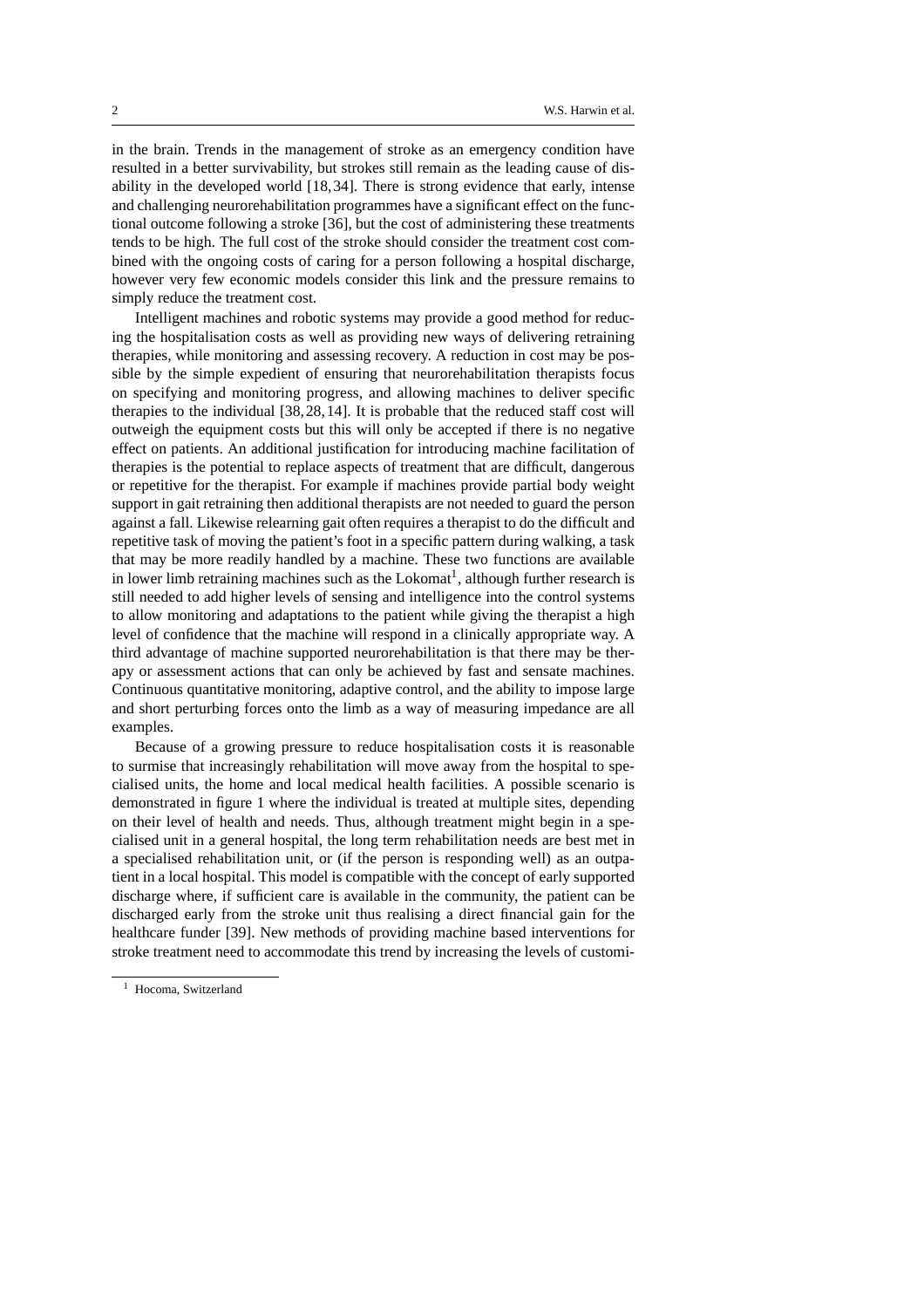

**Fig. 1** In the future stroke recovery management will probably require managing patient transitions between different recovery facilities

sation of the treatment, and by allowing the treatment to move seamlessly with the patient through the health system. This can be combined with the recognition that machine delivered therapies can provide motivating and challenging therapies, and improve the socialisation of the individual and their carers throughout the recovery process [14,25]. Not only must the technologies that provide therapies be designed to accommodate this trend, but also new high quality assessment techniques are needed that can monitor the impact of treatments.

This paper considers assessment techniques for advanced machine interventions that include robotics, and is structured as follows: first the manuscript investigates the traditional clinical evaluation of stroke treatment and considers new techniques for assessment of clinical effect. It then goes on to identify possible new methods that could be sensitive to parameters relevant to stroke recovery, that is measures of recovery attributes at the muscular-skeletal level, the primary reflexes, and central nervous system. These methods rely on observing the imposed forces and velocities on the individual. These observations can be correlated to externally imposed forces, torques, position perturbations, etc. A framework is established to allow separation of measures at sub-levels (muscular-skeletal recovery, recovery of reflex loops, motor patterns and short term skills). The paper makes a further observation of the methods needed in addition to mechanical methods (in particular MRI and fMRI based) to evaluate the abilities of a person to embed skills. Ultimately it is the combination of the classical clinical measures, the mechanical measures and measures based on brain imaging that will give the most complete picture of the recovery process. Ultimately more precise knowledge will allow therapies to be chosen that favour the best output for each individual in this highly varying condition.

#### **2 Challenges of assessing robots in neurorehabilitation:**

Most evaluations of robotic aided interventions in stroke rehabilitation have tended to consider only a single intervention group. It is thus difficult to distinguish between the effects of the robot intervention, any other rehabilitation treatments and any spontaneous recovery. The reason this occurs is that often there is a high level of effort invested in the engineering of the device, and with a consequent difficulty of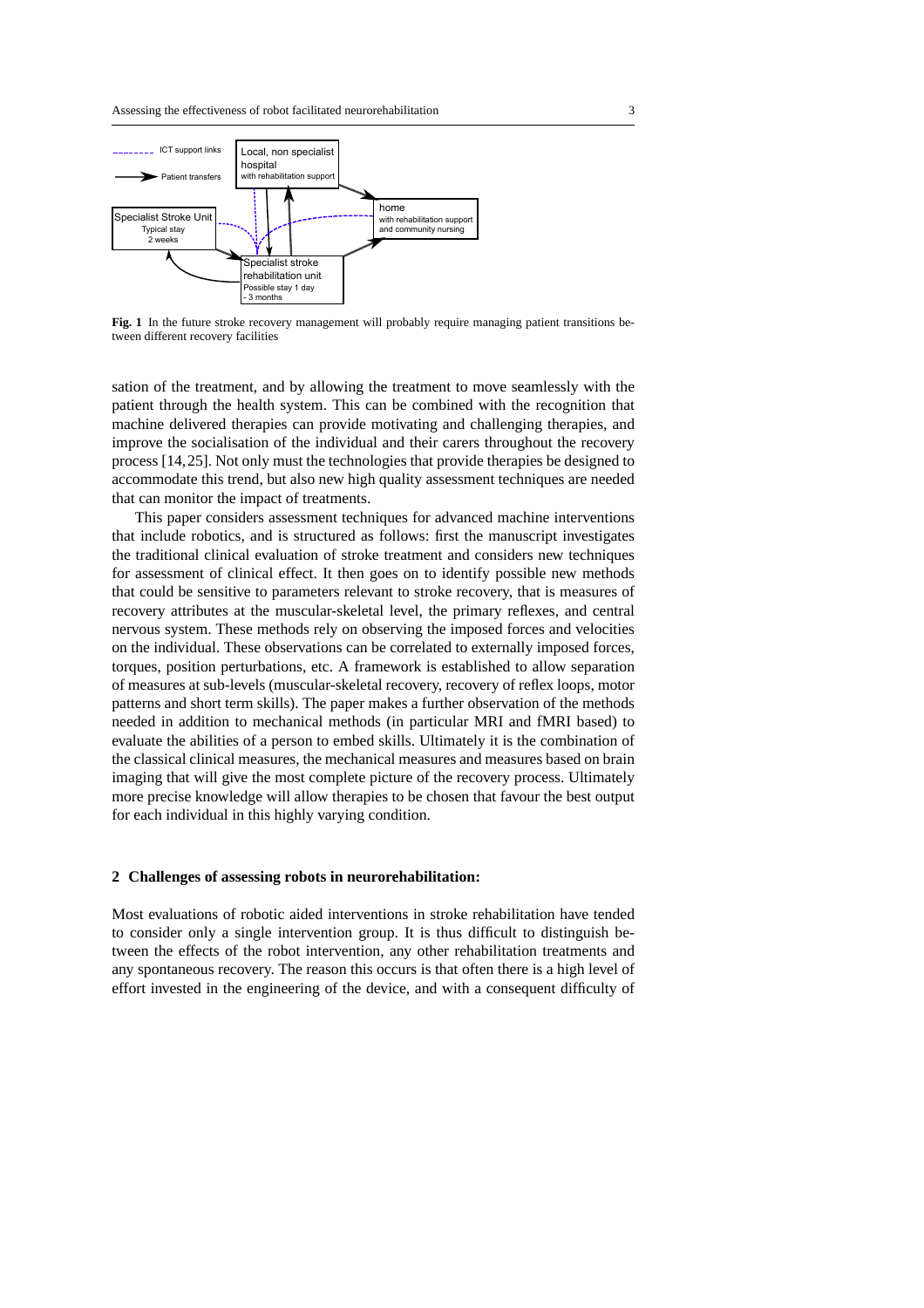producing sufficient systems for a reasonably large study to take place. The cost of production of rehabilitation devices is significantly higher than the cost of producing drug treatments so even if a controlled trial occurs, the level of exposure and intensity is limited when compared to a drug trial.

There are broadly two intervention methods that can be practically considered in robot assisted neurorehabilitation. The first is to control the subject against themselves, that is to submit half the subjects to a condition where they receive robot treatment, along with any other treatments, in the first phase followed by a second phase where only the other treatments continue. The second group has this order reversed. There are any number of variations on this model, such as including measurements during a baseline and a washout period.

The second controlled intervention is the classic randomised control trial (RCT) where subjects are divided into a treatment and a control group, often matched for parameters such as age or severity of stroke. This is a widely accepted method for evaluating the impact of a treatment but in the case of robots for neurorehabilitation, is very costly to evaluate.

Both interventions suffer from the fact that the trial subjects cannot be blinded to the intervention, that is to say they are likely to know if they are receiving robot assisted treatments [11].

A recent multi-centred RCT study of one particular robot intervention (MITmanus) considered three comparison groups, one receiving robot intervention (repetitive proximal and distal arm therapies), one receiving intensive comparison physiotherapies and the third receiving the usual care [22]. The study provided 36 sessions of treatment over 12 weeks for subjects who were at least 6 months after their original stroke. The conclusion was that for this particular treatment, the robot intervention was comparable with the intensive therapy and outperformed usual care. Cramer, in the editorial for this journal issue, observed that there were several unusual factors, such as the high levels of depression in the subjects [6]. Additionally, since this was a Veterans Affairs (VA) sponsored study, the reported results reflect recruitment of subjects from within the VA hospital system rather than the general stroke population. Cramer observes robot therapies have great potential and can provide therapy modes not explored by this study. Kwakkel et al. [20] review a number of RCT studies in robot-assisted therapies on the upper limb with inconclusive results, and argue for better measures to discriminate between recovery of functional abilities (where compensation techniques such as trunk movement might be used) and the genuine recovery of motor skills.

While the randomised controlled trial is considered the gold standard for the evaluation of new treatment interventions, the model presents a number of challenges for the evaluation of novel interventions in stroke, for a number of reasons.

1. The complexity of the brain and nervous system mean that it is impossible to identify 'similar' strokes. People who have had a stroke present with multiple problems due to these damaged structures. The impairment of function varies depending on the size, location and nature of the cerebrovascular insult [45], and is compounded by allied problems ranging from speech impairment to emotional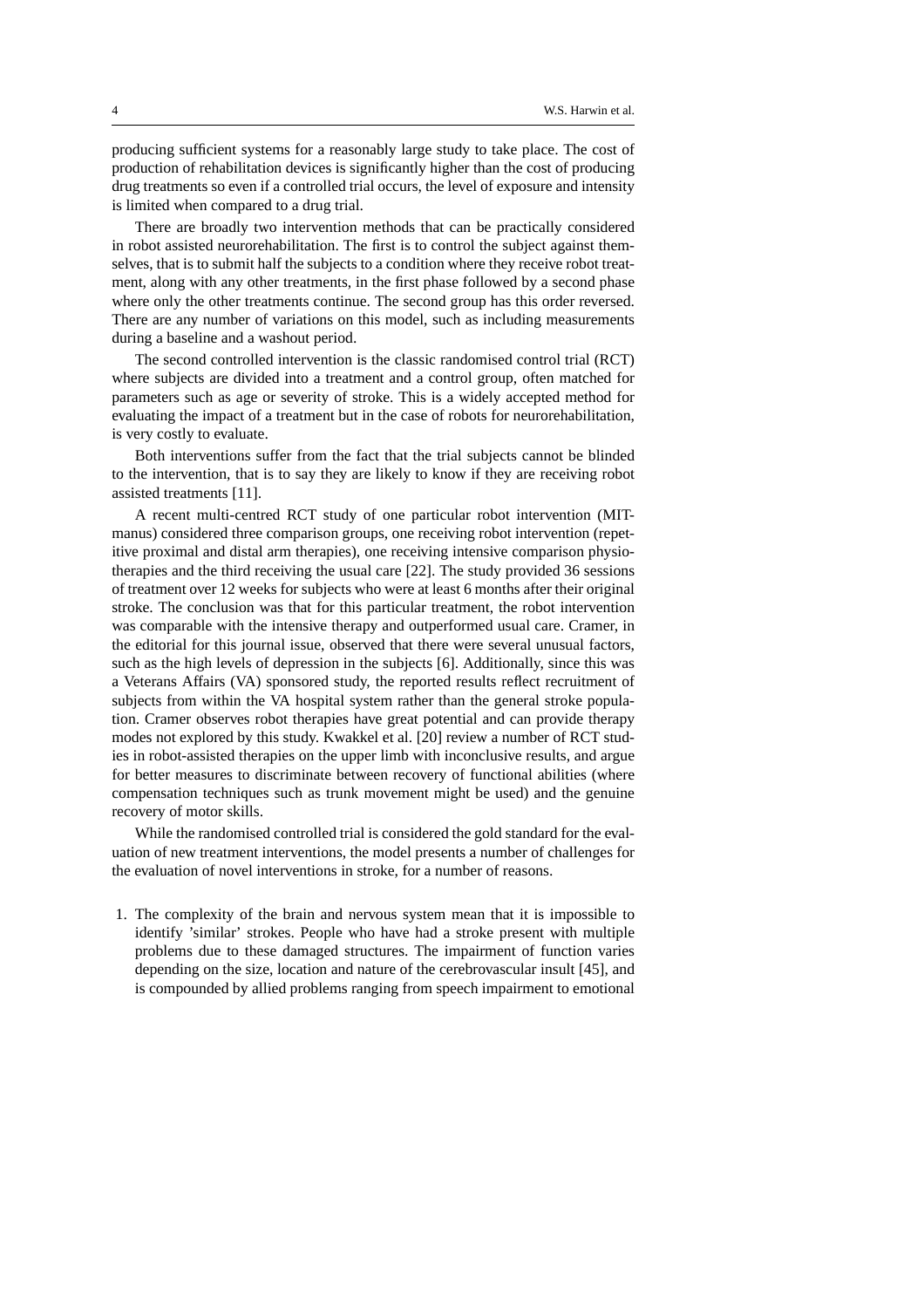

Fig. 2 Flow diagram used in the FAME project<sup>[42]</sup>

and psychological difficulties. Hence the formation of a homogeneous sample is substantially hindered.

2. A well controlled RCT should ideally have a well defined treatment, for example a drug dosage that can be related to age, gender, weight etc. The variability of each individual's post-stroke presentation will inform the type and amount of exercise intervention that is both appropriate and acceptable to the person with stroke. If the intervention is too prescriptive, it runs the risk of being incomprehensible, ineffective or insufficiently stimulating or engaging for the person with stroke.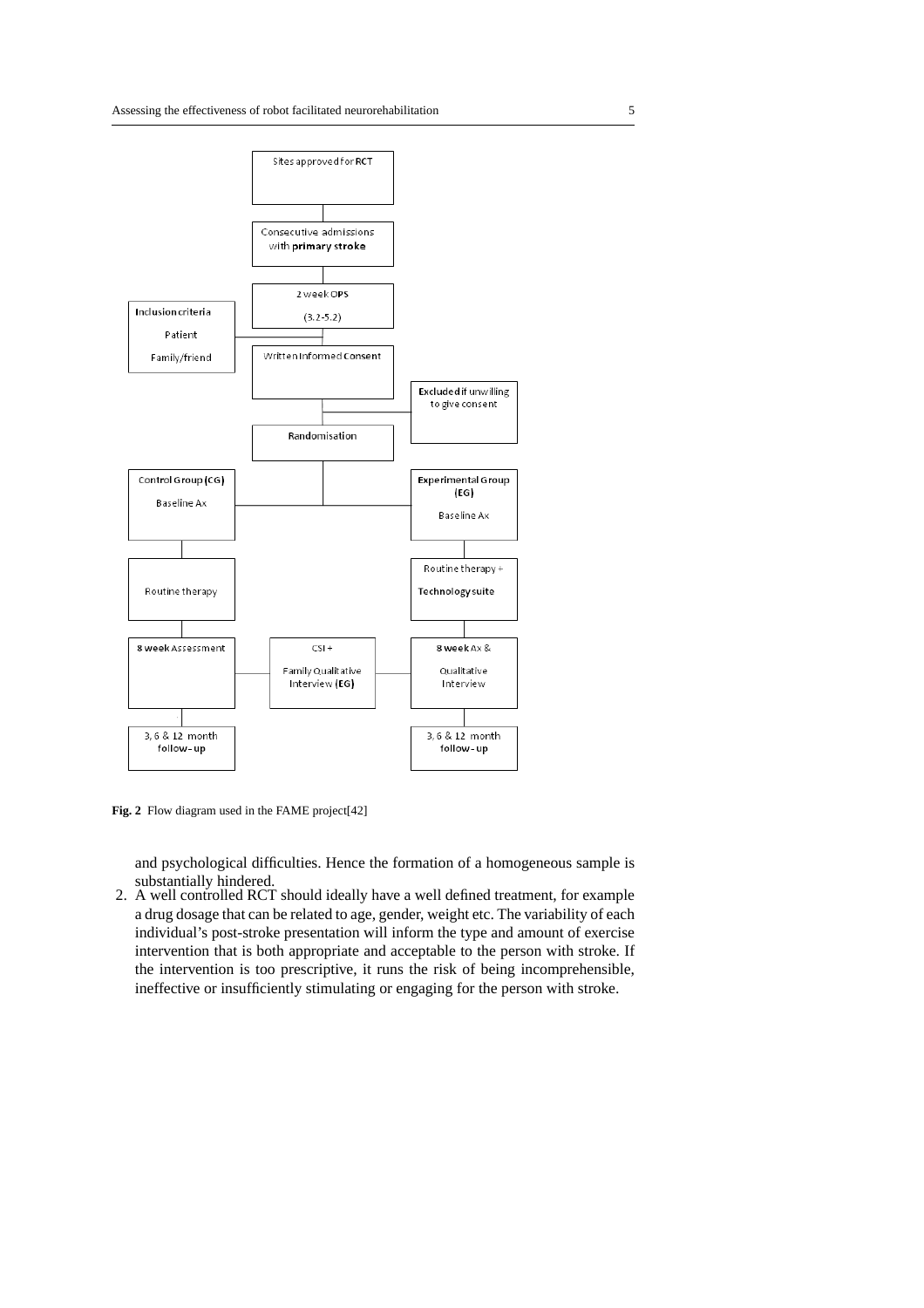- 3. Re-learning motor skills after stroke requires repetition of task-oriented, functional movements. The level of repetition reached in routine intervention is likely to be insufficient to optimise recovery and rehabilitation and the addition of additional therapy has been shown to be limited unless it is in the region of 900-1200 minutes i.e. approximately 30 minutes daily for up to 6 weeks. Compliance with augmented therapy programmes has traditionally been low [10].
- 4. In general it is not possible to blind the person with stroke from the intervention hence the best that is achievable is a randomised controlled trial where the person doing the assessment measures is blinded to the intervention but the subject is not.
- 5. A wide choice of clinical measures is available (examples used in some studies on the impact of robots in neurorehabilitation are given in Table 1) and must be selected for sensitivity, ease of use, floor and ceiling effects etc.
- 6. Given the complexities and differences between and within health services and systems, multi-centred trials for rehabilitation interventions prove difficult at the level of the control of the intervention and the measurement of various outcome variables. Hence the recruitment of sample sizes that are sufficiently large is a challenge.

Recent experience by one of the authors (ES) has demonstrated that a mixed methods approach yields rewarding, robust and relevant information for the evaluation of novel ways of mediating exercise intervention after stroke [10,11,9]. Using the Medical Research Council's framework for the development of RCTs in the evaluation of complex interventions, Galvin et al. used a variety of quantitative and qualitative research methods to design and evaluate 'family mediated exercise intervention after stroke' (FAME). In a pre-clinical or theoretical phase, a systematic review and meta-analysis was completed to understand the research evidence about augmented exercise interventions after stroke with a particular emphasis on which participants were best suited, what dose was required and what compliance issues emerged. In the second phase (modelling phase), semi-structured interviews and focus groups were carried out with the 100 family members/friends of people with stroke, 75 people with stroke and 10 expert physiotherapists. The combination of these studies resulted in the design of a patient centred, evidence based intervention that was informed by the beneficiaries, that is people with stroke and their families. The final phase was a multi-centred, controlled trial where the person taking the measures was blinded to the intervention, and followed the design shown in figure 2, with 20 subjects in each arm. Clinical measures were made at baseline, 8 weeks, and three months, the latter to determine if the effects of the intervention were persistent. The intervention consisted of 1200 minutes of exposure to the treatment over the 8 week period, and with this level of intensity the study was able to show a positive effect in the chosen clinical measures.

The RCT was combined with a nested qualitative analysis with in-depth semistructured interviews carried out with the participants with stroke and the family members. The quantitative output of the RCT demonstrated clinical effectiveness however the output from the qualitative research revealed an impact that would not be captured by simply using clinical outcome measures [9].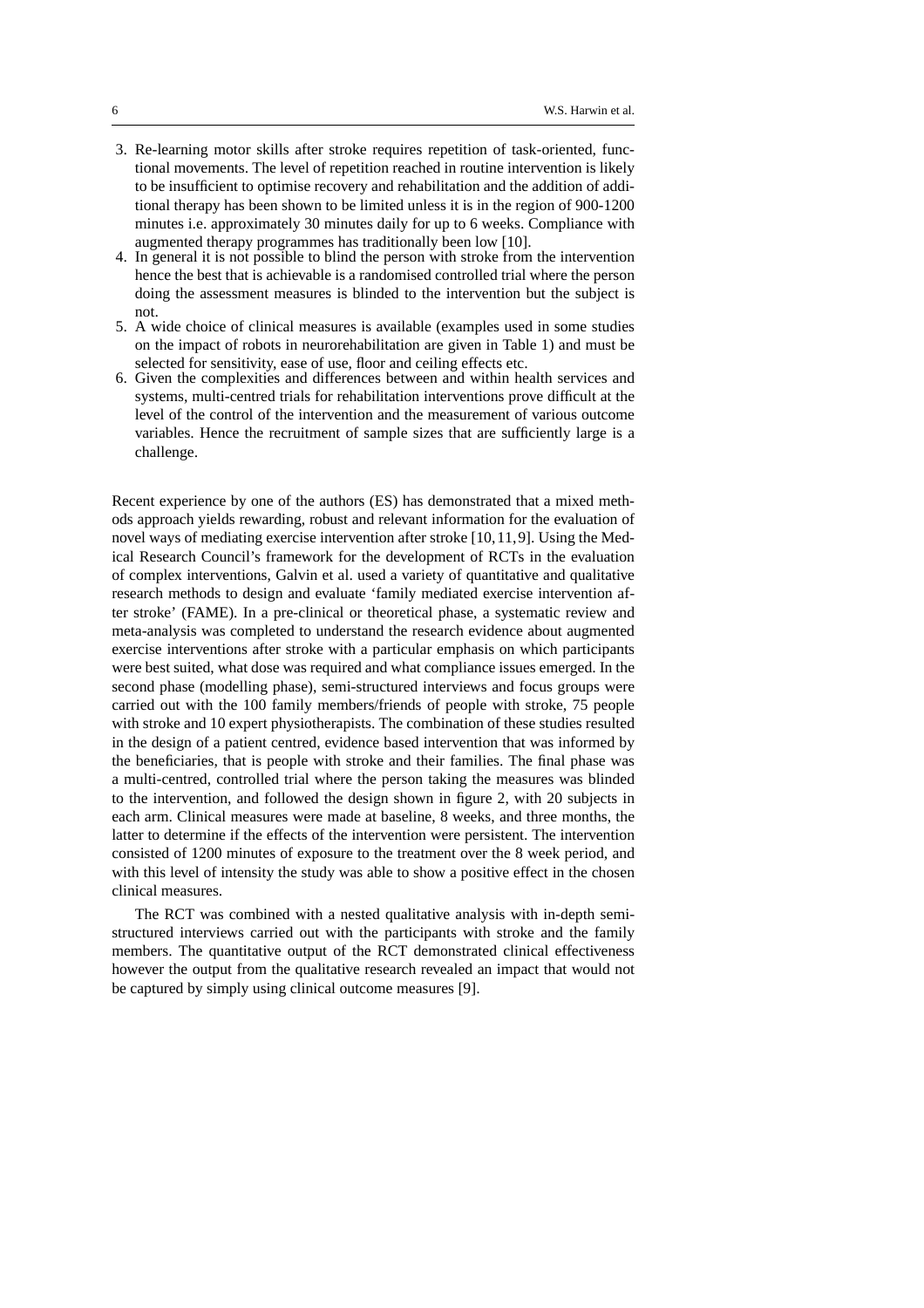| Scale                                    |    | time to administer (mins) |
|------------------------------------------|----|---------------------------|
| Tardieu scale                            | S  |                           |
| Modified Ashworth scale                  | S  |                           |
| Orpington prognostic score               | SS | 5                         |
| Stroke impact scale                      | SS | $15-20$                   |
| Barthel index                            | А  | $2 - 20$                  |
| Functional independence measure          | A  | $30 - 45$                 |
| Fugl-Meyer motor scale                   | F  | 20                        |
| Action Research arm test                 | F  | $7-10$                    |
| Chedoke-McMaster stroke assessment scale | F  | $45-60$                   |
| Motor assessment scale                   | F  | $15-60$                   |
| Rivermead motor assessment               | F  | 45                        |
| Wolf motor function test                 | F  | 30                        |
|                                          |    |                           |

**Table 1** A subset of available clinical scales for assessment of parameters relevant to stroke recovery (ss=stroke specific, S=spasticity, F=function, A=activities of daily living)

#### **3 Machine based measures**

A principal advantage of machine based measures of stroke recovery is that they are objective. The challenge is to identify a set of measures that are able to give information about the recovery state, that has high specificity and low noise. Practical considerations include the time a test takes to be set up and administered as well as the disruption it may cause. The intervention therapies considered are directed to retraining the motor skills associated with upper and lower limb movements so the measures will be considered in this context.

This paper considers assessing recovery of intentional movements in four ways that loosely correlate to the levels of recovered skill, that is

- Monitoring force and position parameters during the execution of a predefined task
- Imposing a short duration force or position perturbation either in isolation or during a task
- Imposing a learnable force perturbation
- Assessing long term skill learning

To succeed as a clinical measure any mechanical measurement method must a) demonstrate clinical validity, b) be easy to administer and c) reflect the true underlying biomechanical and neural systems [16]. If the test is sufficiently well considered there is potential to distinguish the mechanical parameters of the joint, and use these to distinguish between the pure mechanical response, the reflex mediated response and higher centres of the brain.

#### 3.1 Monitoring force and position during a task

When considering a person performing an action such as inserting a key into a lock the parameters can be considered in several ways. The forces and torques on the key due to the hand and the lock can be considered. The same action is the result of the combinations of torques and forces on the joint from the muscles and the forces transmitted from the world through the bones and other tissues. In the same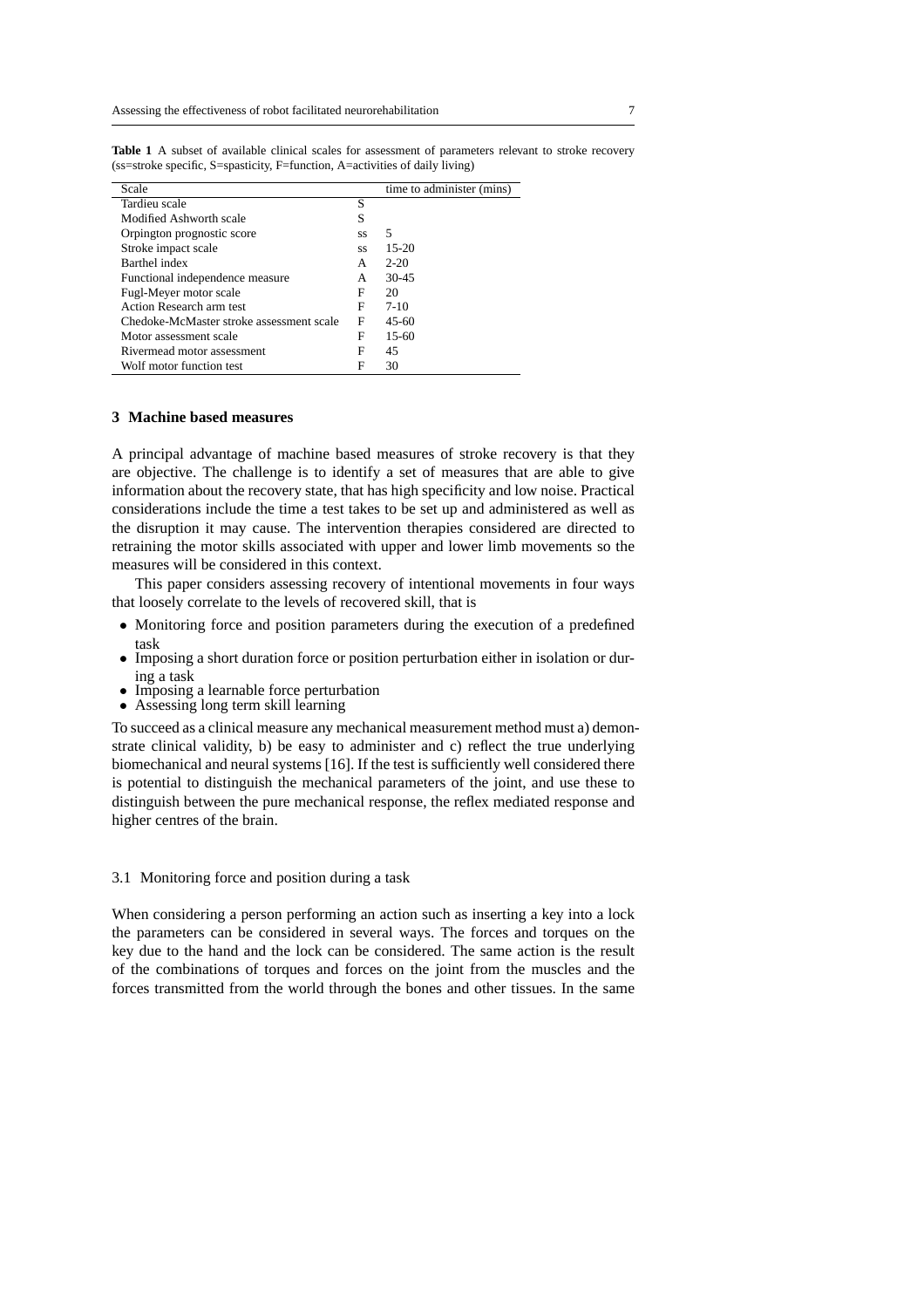way forces and torques can be considered at the endpoint (key) or joint space, the velocities, positions and accelerations of individual muscles, must relate to those at the joints, and the end point. Knowledge of any space such as the joint can help to determine the state in another space such as the end point. These relationships allow knowledge of parameters in one space (such as that of the key) to inform us of parameters in another space (such as the joint) [32]. This discussion assumes a set of forces are applied to a kinematic linkage (that is the bones within the skeletal frame) from both internal (muscles) and external sources, resulting in movement of that linkage. A useful simplification is often made when considering arm movement, the elbow and shoulder can be modelled as a simple pin and a simple spherical joint respectively. Further simplifications might then restrict movements to a plane further reducing the unknown variables describing the movements of the person allowing a simple relationship to be expressed between the different spaces (muscle and joint endpoint).

Any machine using feedback control requires measurements from a set of sensors. Information from these sensors allow an estimate of the forces and velocities of the machine at the point(s) of contact with the person. There may be a potential to process this information to give a metric for the performance of the person. This concept was used by Mak et al. [26] to get measures of 'work' or energy expended or absorbed by the individual using the Gentle/s rehabilitation robot [23,24] although the idea can be applied more generally.

The method described above was used to estimate the mechanical work done by the elbow and shoulder joints during reaching movements while the person was using the Gentle/s robot. A number of modes were available on Gentle/s, all imposing forces via a wrist-hand orthosis onto the individual [1]. These external forces were designed to assist intentional movements towards a goal and could be imposed for all or part of the individual's movement. The haptic device was admittance controlled, and therefore transmitted forces via a 3 axis force sensor that could deliver an estimate of the endpoint force in Cartesian space, **f**, to the logging software. This was coupled with the intrinsic joint sensors on the haptic device as well as a set of passive measurement sensors to give a fully resolved position and orientation state of the point on the wrist where the forces were applied, **x**. An additional measurement of the flexion angle of the elbow,  $\alpha$ , was needed to fully resolve the estimated joint parameters, θ.

The arm was modelled as a two-link serial chain with 5 degrees of freedom. The vector of joint angles, θ, consisted of three shoulder angles and two elbow angles. An inverse kinematic model was then generated to give an estimate of the five joint angles. That is

## $\theta = f(\mathbf{x}, \alpha)$

The internal joint torques can be estimated from the arm Jacobian - now computable from  $\theta$ . External forces in this case consisted of the forces applied by the wrist attachment to the haptic device, **f**, a vector of gravity terms, **g**, and a vector of the external wire supports used to compensate the arm against gravity, **w**. From this combined force vector and the computed Jacobian the internal joint torque,  $\tau$ , is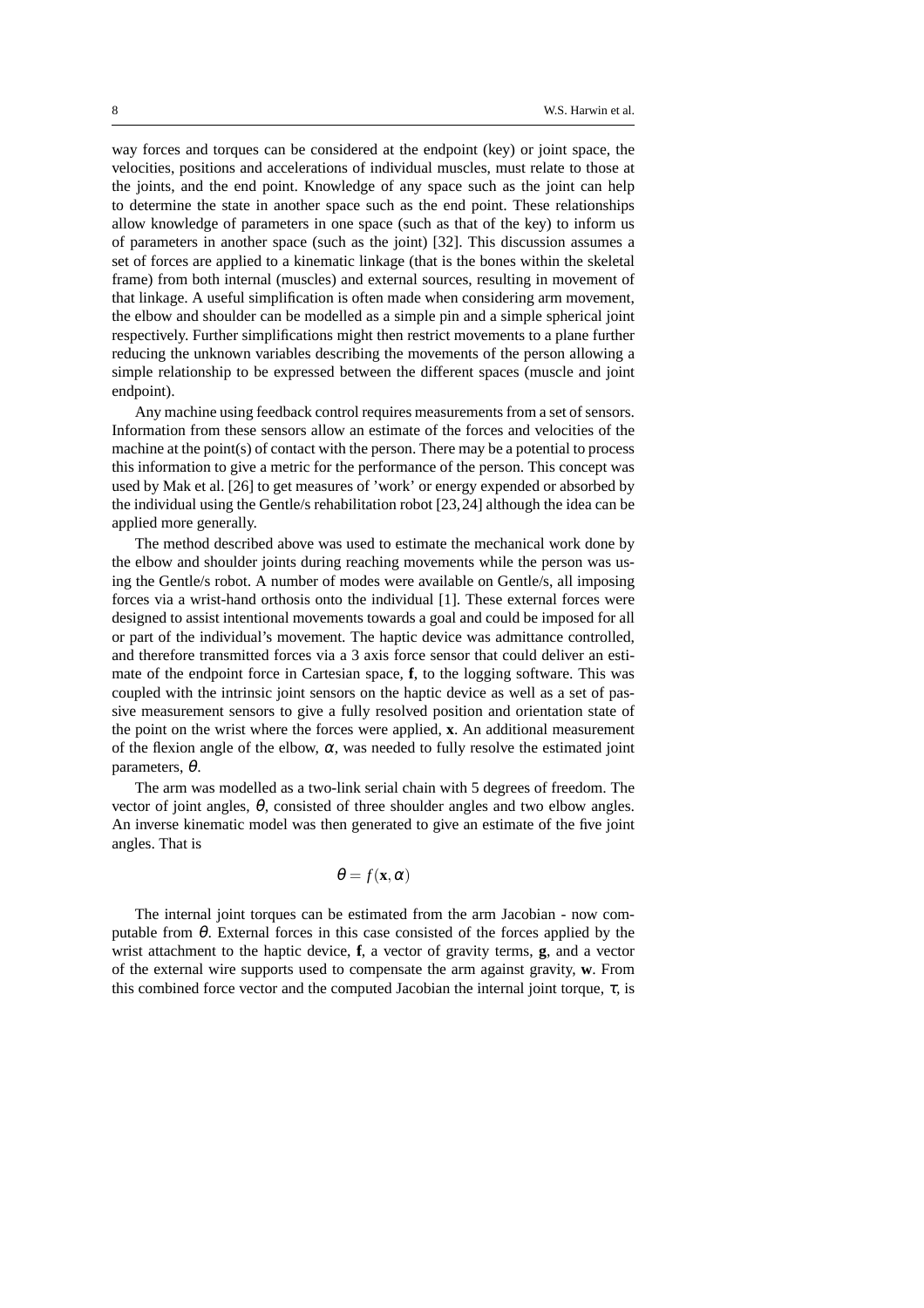

**Fig. 3** Use of torque - position curves as an estimate of energy transfer in each joint (reproduced with permission)[26]. Arrows indicate direction of increasing time. Clockwise curves (elbow flex/ext) indicate the joint is expending energy to assist movement whereas anti-clockwise curves (shoulder) indicate that the joint is not contributing energy to the movement

estimated as

$$
\tau = J^T \begin{bmatrix} \mathbf{f} \\ \mathbf{g} \\ \mathbf{w} \end{bmatrix}
$$
 (1)

 $\tau$  must represent the combination of muscle forces, passive tissues, joint friction forces and torques, etc associated with movement. The results for mode 1 where the haptic device could provide all external energy are shown in figure 3. Clockwise arrow directions indicate that the person is doing work on the haptic device whereas counter-clockwise directions indicate the joint is absorbing energy. Thus, in this example, it is readily seen that the person is expending energy through elbow flexion but is absorbing energy in all three degrees of freedom associated with the shoulder. The area contained within the curve is then a measure of energy expended or absorbed.

Although this technique is quantitative and may be valuable, the measure of energy expended or absorbed in the joint does not give an insight into the internal conditions of the limb. However it is possible to construct simple linear and non-linear models of internal joint dynamics that may provide a better measure of the causes of joint movement and hence the level of recovery.

#### 3.2 Short duration force or position perturbations

Force or position perturbations can be used to estimate an impedance  $(\mathbf{f} = Z(\mathbf{x},...,\mathbf{x}))$ where force is a function of position states such as velocity) or admittance,  $(\mathbf{x} = A(\mathbf{f}))$ where position (or a derivative) is a function of force states). Linear functions are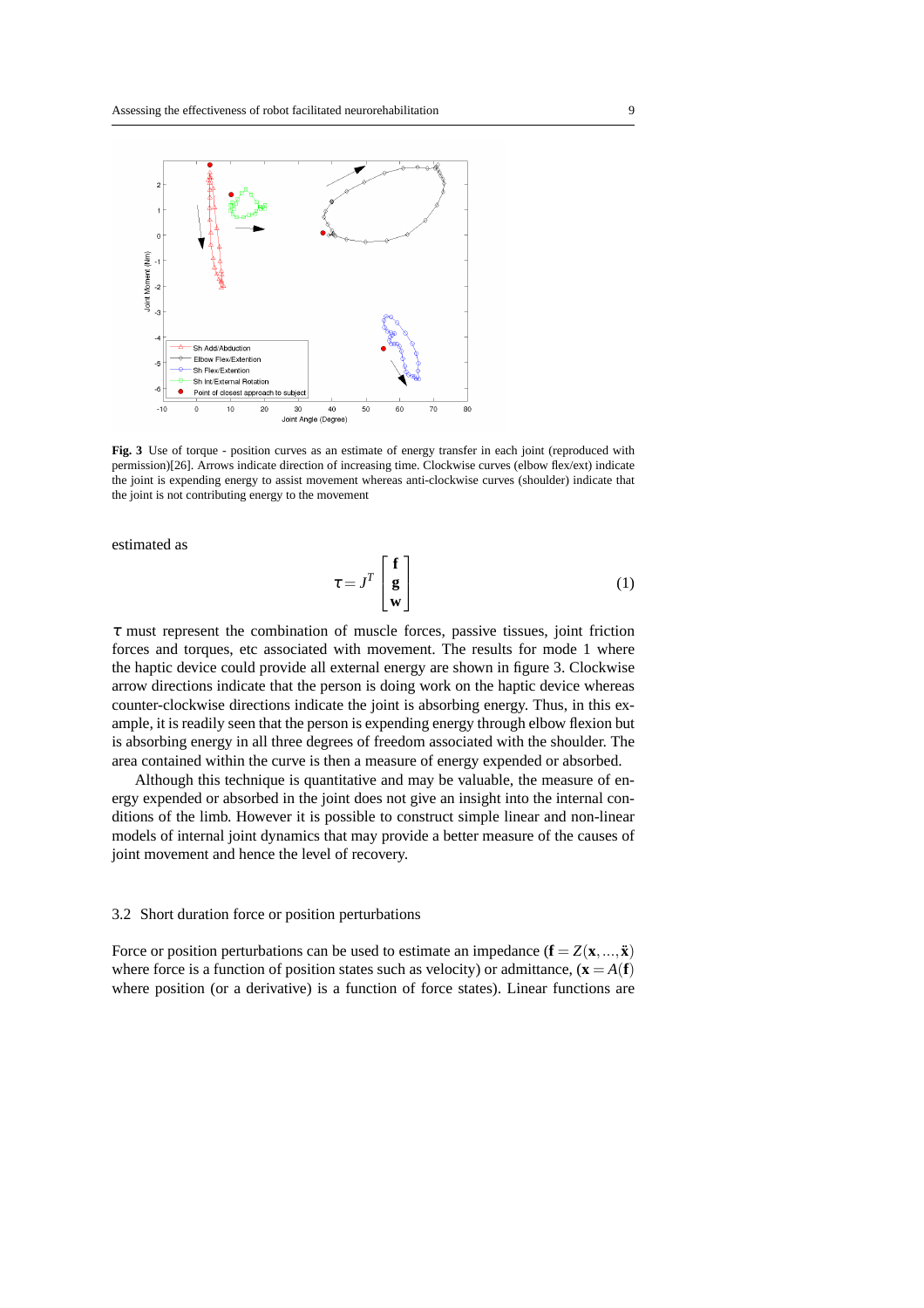often expressed in a state-space form or as functions of the Laplace domain variable, *s*. Typically these would be referred to either the joint space, or a convenient Cartesian frame for the end point. A linear mass-spring-damper model is often used to characterise the admittance or impedance at joint or Cartesian endpoint level  $f =$  $(ms^2 + bs + k)x$  or  $f = (ms + b + k/s)v$ . Conversion between these two frames is straightforward so long as a Jacobian can be calculated. Thus if the joint admittance matrix is given by  $\Delta \theta = A \tau$  (where the superscript *j* indicates that the admittance relates joint torque to joint angle).

$$
\mathbf{f} = (J \mathbf{A} J^T)^{-1} \Delta \mathbf{x} \tag{2}
$$

Tsuji [44] imposes a position perturbation over approximately 400*ms* so it can be assumed that the figures for hand and hence joint impedance include both the mechanical response and an additional component due to the mono-synaptic and other reflexes. Tsuji considered impedance in a Cartesian framework and produced highly visual stiffness and viscosity maps in a subject's arms reachable workspace.

Bennett et al. [2] used perturbations from a pseudo-random air-jet to create torque perturbations that enabled an estimate of elbow stiffness changed during cyclical voluntary movements. Similar work by Zhang and Rymer [47] examined how elbow reflex-generated stiffness and viscosity contributed to the total stiffness of the joint. Their conclusion was that joint impedance is characterised by non-linearity and timevariance in healthy adults. Missing in all these studies is any concept of what causes these impedance changes. It is clear that there is both a mechanical and a neurological element but there has been little attempt to relate knowledge of the neuromuscular structures to the measurable impedance.

Impedance has been investigated in post-stroke subjects mainly in the absence of voluntary movements. McCrea et al. [27] measured a constant passive stiffness in chronic post-stroke subjects, thus gathering evidence in favour of a linear relation between torque and position. These results were similar to those obtained by Given et al. [13] for control subjects. McCrea also found a strong correlation between Modified Ashworth Scale indications of hypertonia and passive stiffness and damping, using a linear viscoelastic model.

Levin and Dimov [21] tested a step-unloading event on a control group and chronic post-stroke group, showing that stroke patients lacked agonist and antagonist muscle co-contraction immediately after releasing the load, pointing to a defective control of impedance. These results offer insight into some of the mechanism that are at the basis of motor control in hemiparetic subjects. They however lack longitudinal perspective and since they focus on chronic subjects (minimum 1 year after stroke) do not possess information on the mechanisms involved during the early stages of stroke recovery (first 5 months after stroke), when the majority of progress are made.

A technique with good specificity in identifying subsystems of arm movement is the concept of the parallel cascade model (figure 4 left) that considers a linear system to represent intrinsic dynamics and a parallel Hammerstein model<sup>2</sup> with delay

<sup>&</sup>lt;sup>2</sup> A Hammerstein model is a simple non-linear model that consists of a static non-linear element that shapes the input variable, followed by a linear dynamic element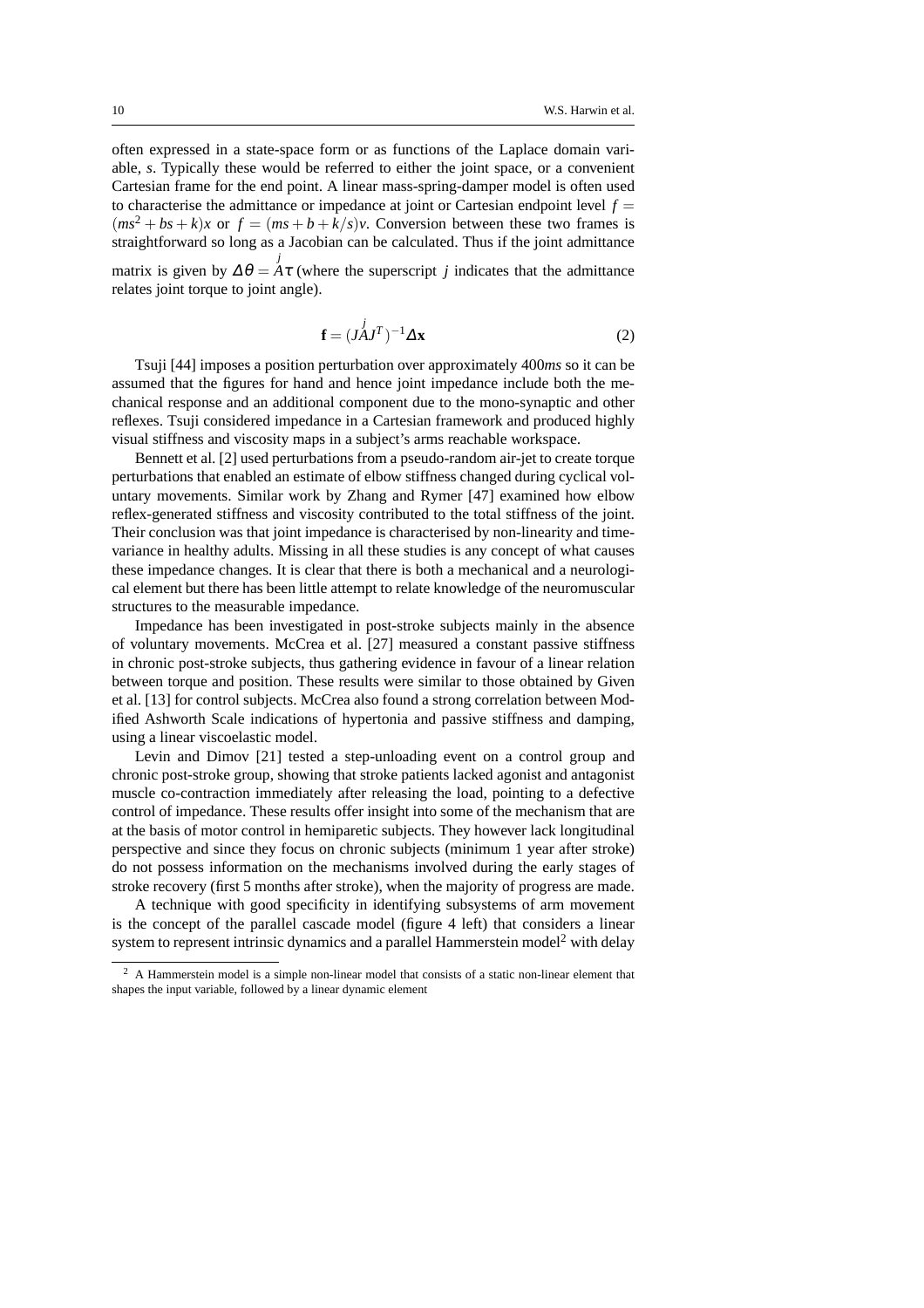

**Fig. 4** Parallel cascade model (left) and Prochazka model structure (right). P1 is considered to model the effects of muscle, joint and surrounding tissue, and is represented as a linear model. P2 is considered to model the combination of reflexes and central nervous system, and is represented by a Hammerstein model

to represent the reflex and higher neural elements [17]. Typically this is used in an impedance form but an equivalent admittance form is possible (figure 4 right). This second form is similar to the simulation studies done by Prochazka [37].

The parallel cascade model was demonstrated by Mirbagheri [30] for the ankle, and relies on the fact that during the first 50-80 ms following a torque perturbation the response cannot have any conscious influence and hence represents underlying neuromuscular characteristics that can be compared to conventional clinical rehabilitation measurements. Achieving a measurable response in this time period is difficult, requiring either a well controlled and fast step position perturbation, or a large and short duration torque perturbation to produce a short position perturbation.

Mirbagheri et al. [30] also described chronic post-stroke intrinsic and reflex stiffness of the elbow at different angular positions in the presence of perturbation but in the absence of movement. Using the parallel cascade model they were able to conclude that although intrinsic stiffness does not change between normal and poststroke subjects (as observed in the linear pathway), reflex stiffness tends to increase in post-stroke individuals (as observed in the Hammerstein model of the reflex). In a further study they observe that it is possible to identify two groups from their data on elbow stiffness measurements of individuals in the 1 to 12 month period following their stroke.In the first group the reflex stiffness and intrinsic gains increase consistently over the recovery period compared with the second group where these gains decrease [31]. The separation into these two groups remains somewhat arbitrary and the result can only be considered speculative at this stage.

Research by Burdet et al. [5] confirmed that stabilisation of the hand derives from stiffness adaptation during movements in the presence of a force field. These studies, although demonstrating that stiffness and viscosity are non-linear and time-varying for voluntary movements, do not however provide evidence on how the impedance of the individual joints of the arm changed during the reaching action, nor allow an insight into the parameters of key elements in an arm model.

#### 3.3 Imposing learnable force perturbations

There are many theories as to how the brain controls movements, but a concept that has some validity is that in some circumstances the brain has the ability to encode a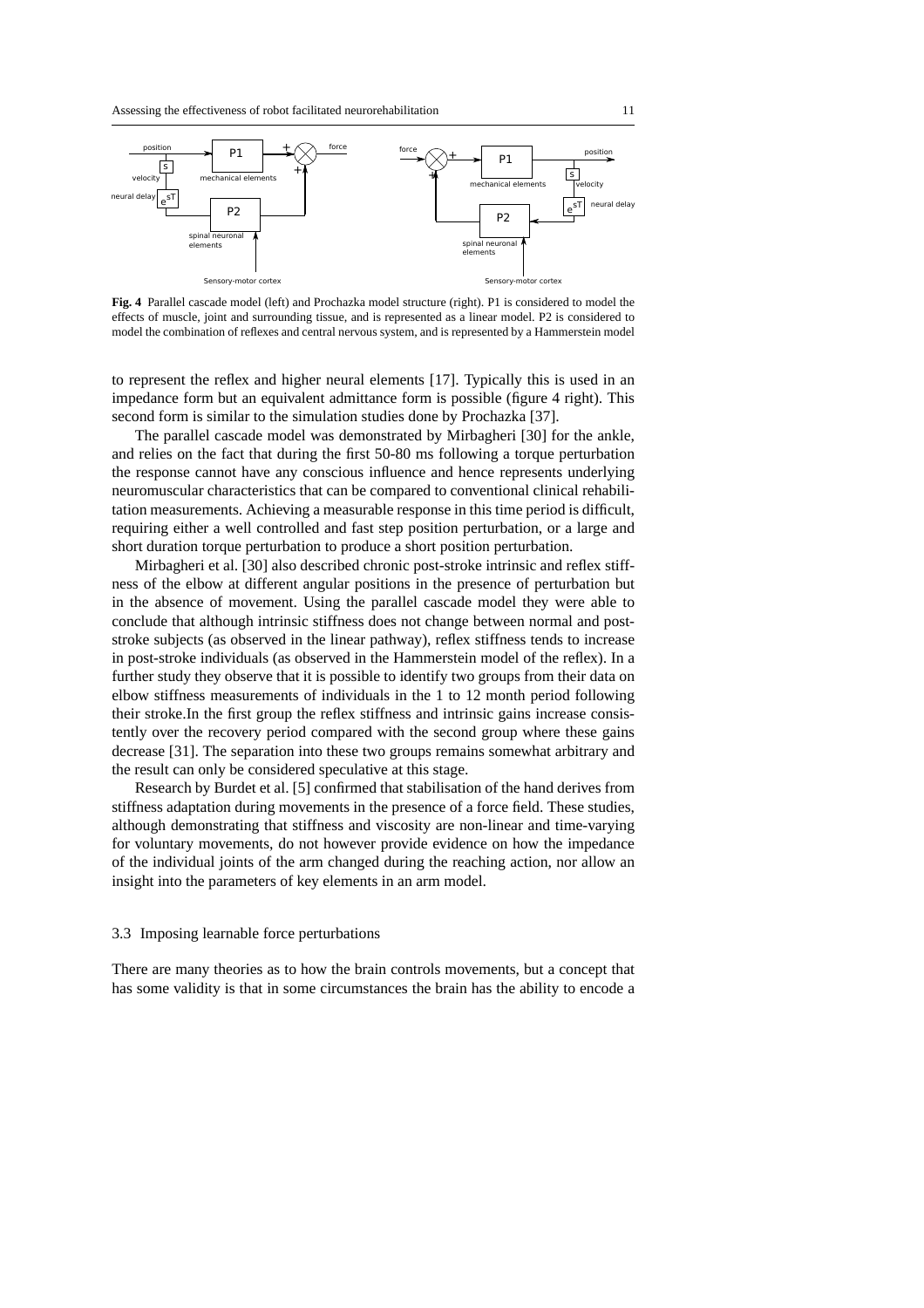

**Fig. 5** Concept of forward models in the brain e.g. [3]

forward model - possibly in the cerebellum - and thereafter operates in essentially an open loop fashion [3,29]. The signal sent by the motor cortex initiates the movements while proprioceptive signals are returned back to the motor cortex via the cerebellum in the course of the action (figure 5). The forward model theory then implicates the cerebellum in calculating the error between planned and actual sensory information using a pre-constituted dynamic model and sends this information to the motor cortex only where there is a discrepancy between computed and actual performance of the movement.

Evaluation of the brain's ability to encode these forward models is commonly done by investigating arm reaching movements in the presence of an external force field. One common form of force field is the so called 'curl' field. The usual methodology is to arrange a subject in front of a two axis manipulandum able to apply in the region of 3 − 15*N* through a handle. The subject then makes a reaching movement towards a target and a perturbation force is applied. If the end point velocity of a manipulandum is **x** then the force **f** that is applied through the handle or attachment point is computed as

$$
\mathbf{f} = \begin{bmatrix} 0 & -\lambda \\ \lambda & 0 \end{bmatrix} \dot{\mathbf{x}} \tag{3}
$$

and tends to distort movement in an anticlockwise direction (where  $\lambda$  is a scalar that dictates the level of distortion). Work by Shadmehr and Mussa-Ivaldi [41], Wolpert [46], and others has shown that the internal model required to compensate for this external environment can be learned in a relatively small number of movements (typically 10- 15), and evidence that the model persists comes from the hand trajectory that occurs if the force perturbation is removed. Osu showed that subjects were able to switch rapidly between models to compensate for a clockwise and a counter clockwise force perturbation [33].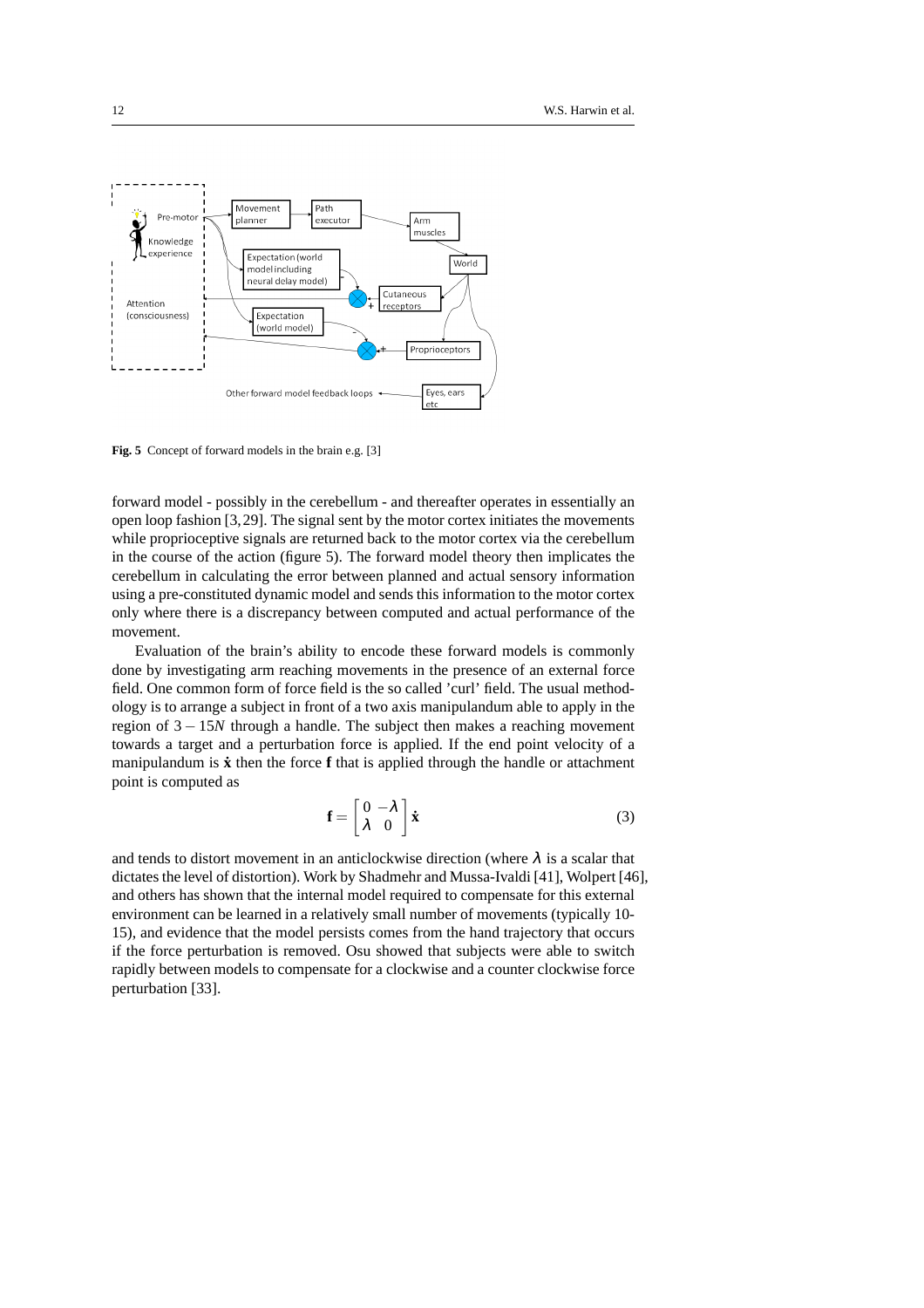The strength of this experimental scenario for stroke assessment is that it provides a method to observe through the 'curl' field both the mechanical processes needed to make a reaching movement and the ability to use a forward model to compensate for the environment. It is clear that it will only be relevant to individuals who have made significant progress in recovering motor skills, and may not ever be relevant for people who have no potential to relearn movements, but its strength is the direct measurement in an unobtrusive way to make this assessment, potentially using the robot that is also delivering movement therapies.

Takahashi and Reinkensmeyer [43] considered such an assessment and noted that subjects had a decreased ability to learn the compensatory movements on their stroke effected side. They also observed that the inability to adapt to the curl field was well correlated to the severity of the stroke as assessed with the Chedoke McMaster score.

Patton and Mussa-Ivaldi [35] used a similar approach to compare individuals with a stroke to age matched controls. They did not find a correlation between the ability to learn an internal model and the Chedoke score, but observed that there was a correlation between the strength of the perturbing force and the ability to learn the model, and thus hypothesised that error-enhancing therapy may be more effective than constraining movement to a 'correct' path.

There were significant differences between these two studies that might account for the different conclusions, and in both cases the subjects were people with chronic stroke where less recovery is expected. This highlights the need for further research in the area, both to assess the sensitivity of a 'curl' field to a measure of limb recovery and to establish whether it can be used in a practical rehabilitation robot to both deliver treatment and as an assessment of recovery.

#### 3.4 Assessing long term skill learning

The force based measurements described give some indication of neural activities but currently cannot be used to investigate long term changes to the brain as a skill is acquired or relearned. Since stroke rehabilitation can be considered as a relearning process, knowledge of structural or connective changes in the brain will give an insight into this aspect of recovery. Techniques from brain imaging techniques are able to show areas of the brain where structural (white/grey matter) changes occur. However, connectivity changes are almost impossible to determine in vitro, and only an indication is possible using brain imaging techniques that are sensitive to blood oxygenation levels that imply an increased metabolism of the neuronal cells.

Draganski et al. in 2004 and Scholz et al. in 2009 looked at skill acquisition using magnetic resonant imaging (MRI) studies to show that there is a long term change to the grey and white matter in the brain that can be attributed to the acquisition of a motor skill [7,40]. In both cases the acquired skill was cascade juggling and the intervention group were given three months (2004 a study on grey matter changes), or six weeks (2009 a study on white matter changes) to learn this new manual skill. These studies reported changes in the structure of the brain. Draganski's study of grey matter showed a change of mass in the mid-temporal area (hMT/V5) and left posterior intraparietal sulcus that could be attributed to the learned skill. Schultz reported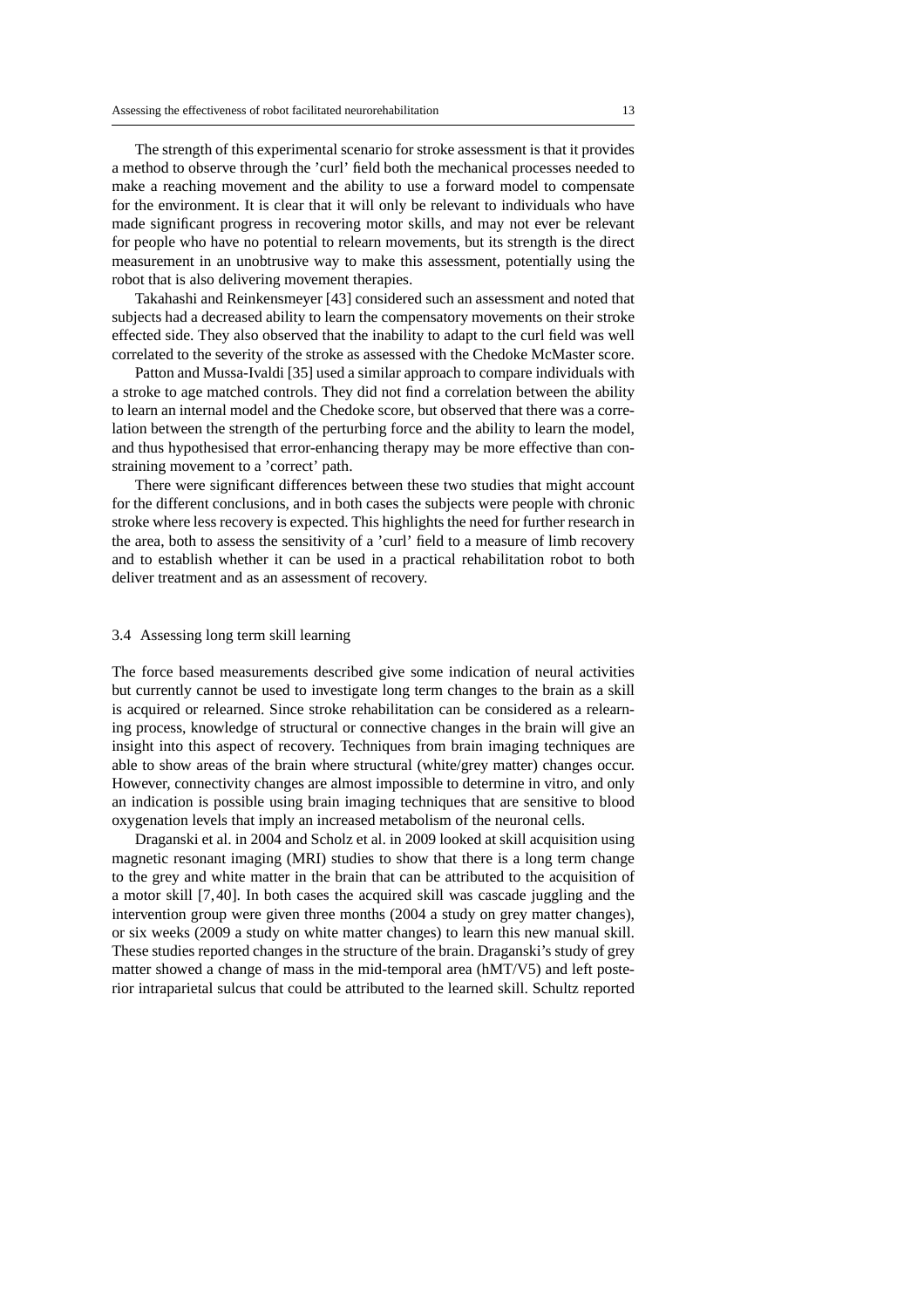a change of white matter in several areas including the right posterior intraparietal sulcus. Thus the acquisition of a motor skill can be directly correlated to structural changes in the brain and it is these structural changes that must also occur when a person is re-acquiring motor skills during rehabilitation. A separate study by Boyke et al. also looked at acquiring the skill of juggling, but in an elderly population [4]. They experienced a high drop out rate and from the initial 93 subjects, they report data for a training group of 25 (age range 50-67 years) and a control group of 25 (age range 55-67 years). They reported changes to the grey-matter in the middle temporal area of the visual cortex (hMT/V5).

Other skills also manifest structural changes, and Engvig [8] observed changes in cortical thickness (distance between the gray/white matter boundary and the pial surface) in elderly people (age range 42-77) following an 8 week training program designed to improve serial verbal recollection memory. Whether these techniques can be adapted to a specific measure of recovery, especially given the often non-localised damage to the brain, remains to be seen.

MRI measurements give no indication of the short term dynamics, so techniques such as near infra red spectroscopy (NIRS) and functional magnetic resonance imaging (fMRI) have emerged to measure changes in oxygenated blood flow. Both NIRS and fMRI can only be considered as an indication of neural activity since in both cases the signals are an ensemble of spatial and temporal activity from a large number of individual neurons. A further difficulty with fMRI based studies in movement is that it is difficult to gather valid data from subjects while they are in the coils. Problems are associated with the slow response of the signals, the corruption of the signals caused as a result of the subject moving and from the distortion of the magnetic fields produced by most metals. This has not prevented several attempts at producing haptic devices that are compatible with MRI and fMRI measurements [12,15,19]. Resolving this difficulty would allow a much greater correlation of the cognitive process to those that generate the motor patterns for volitional movements.

#### **4 Discussion**

For the foreseeable future validated clinical measures are likely to remain the only accepted method for evaluating the benefits of an intervention intended to retrain movements following a stroke. However there is a second purpose for validated clinical measures, that is as a way to monitor the recovery of an individual and make decisions about appropriate treatments. Just as machine mediated stroke interventions are required to show a value in either saving costs or enhancing treatment, any measurements of the recovery progress must be easy to administer and produce useful information for clinical decision making. Although there is large literature on assessment techniques, it is not appropriate to simply adapt these so they can be delivered mechanically, rather the opportunity exists to use knowledge from human motor control to attempt to get at more fundamental processes associated with relearning or retraining movements. There are unique advantages for machine based assessment techniques. The first is the ability to collect large quantities of data. However data does not always translate to information and further work is needed to identify what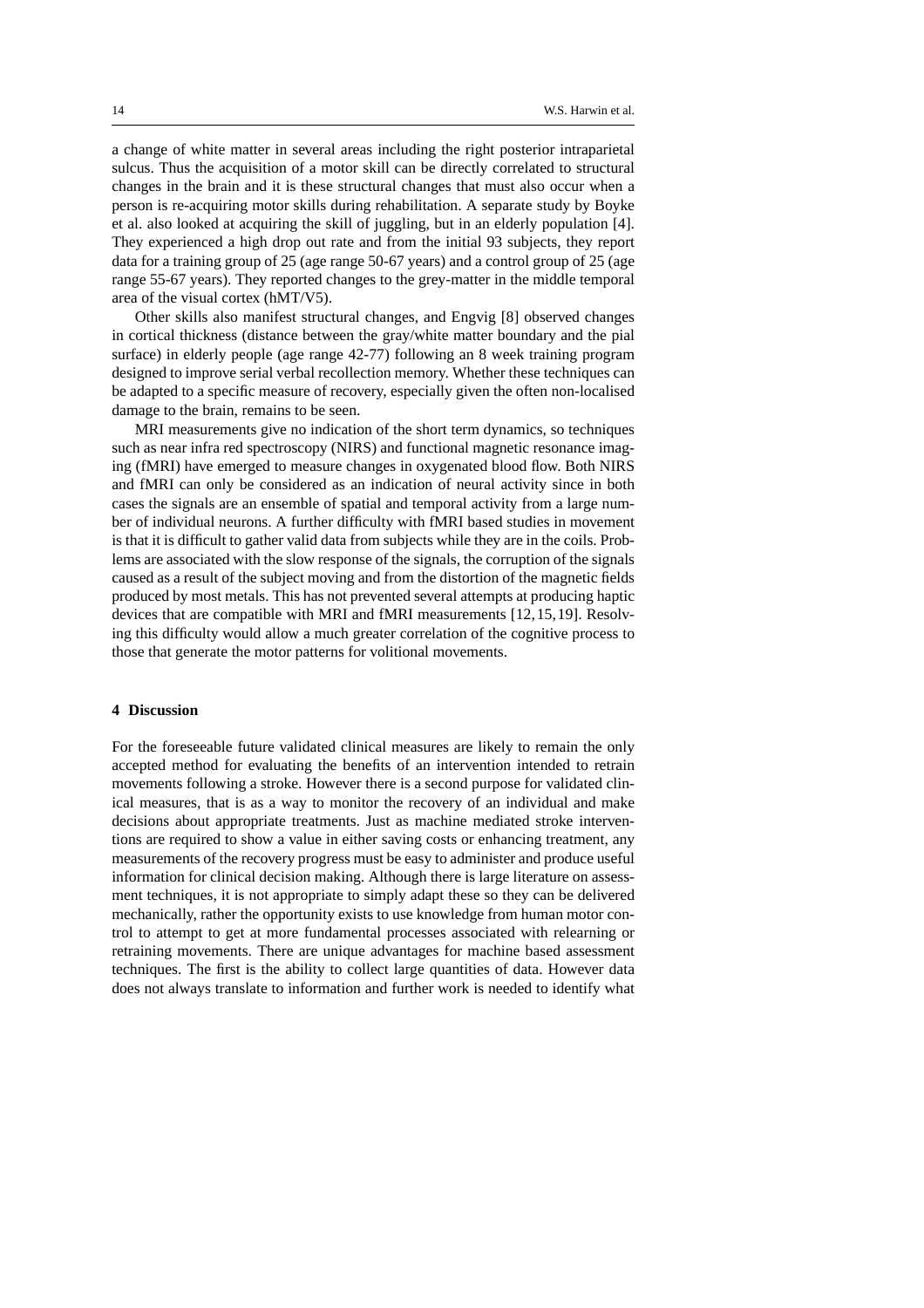measurements will compute useful, consistent and reliable metrics of recovery. The second advantage is that machine based measures will be objective and quantitative. Where the measure is only for clinical assessment this can be considered an advantage, but there is interest in investigating reward systems for people undergoing stroke rehabilitation. A therapist who has access to a clinical measure can use discretion in deciding whether or not to pass this information on to the patient. Likewise the same therapist may be better able to judge if a metric is incorrect, based on a more complete knowledge of the person.

If the machine assisted intervention therapy can be integrated with methods to make mechanical assessment of recovery, an additional advantage will be that a measurement can be taken at almost any time. This is akin to the 'catch trials' used when assessing the learning of a perturbation model, the force perturbation is turned off and the response in this condition measured. Likewise at appropriate points in an intervention therapy it would be possible to reduce the levels of assistance and insert the forces or position perturbations needed to assess the recovery.

Further work is needed to develop strategies for gathering useful data for machine measures. The relatively straight forward estimation of energy transfers used by Mak et al. [26] should transfer readily across a range of devices. It is more complex to design rehabilitation robots that can deliver consistent force or position perturbations across the different configurations of device, in particular given that differing levels and durations of force perturbation were conjectured by Patton and Mussa-Ivaldi [35] to have different learning effects on the individual. But the potential of embedding the necessary hardware, control and processing into rehabilitation equipment to allow consistent measurement of features that have a clinical relevance will strengthen the case for the introduction of intelligent machines in neurorehabilitation.

Robots and intelligent machines clearly have a contribution to make in stroke rehabilitation but these benefits should not be confined simply to delivering therapies, but should be used to enhance the abilities of the therapist as well as to make a more precise assessment of recovery. The best techniques for assessment still need to be determined, but will work most effectively if they are reliable, open,verifiable and independent of any particular stroke rehabilitation product. Combining information from clinical, mechanical and brain imagery measurements will then allow all aspects of stroke recovery to be considered.

#### **References**

- 1. Amirabdollahian, F., Loureiro, R., Harwin, W.: Minimum jerk trajectory control for rehabilitation and haptic applications. In: Proceedings of the 2002 IEEE International Conference on Robotics and Automation Washington, DC, pp. 3380–3385 (2002)
- 2. Bennett, D., Hollerbach, J., Xu, Y., Hunter, I.: Time-varying stiffness of human elbow joint during cyclic voluntary movement. Experimental Brain Research **88**, 433–442 (1992). DOI 10.1007/BF02259118
- 3. Blakemore, S.J., Frith, C.D., Wolpert, D.M.: The cerebellum is involved in predicting the sensory consequences of action. Neuroreport **12**(9), 1879–1884 (2001)
- 4. Boyke, J., Driemeyer, J., Gaser, C., Buchel, C., May, A.: Training-induced brain structure changes in the elderly. Journal of Neuroscience **28**(28), 7031 (2008)
- 5. Burdet, E., Osu, R., Franklin, D.W., Milner, T.E., Kawato, M.: The central nervous system stabilizes unstable dynamics by learning optimal impedance, vol. 414,. Nature (2001)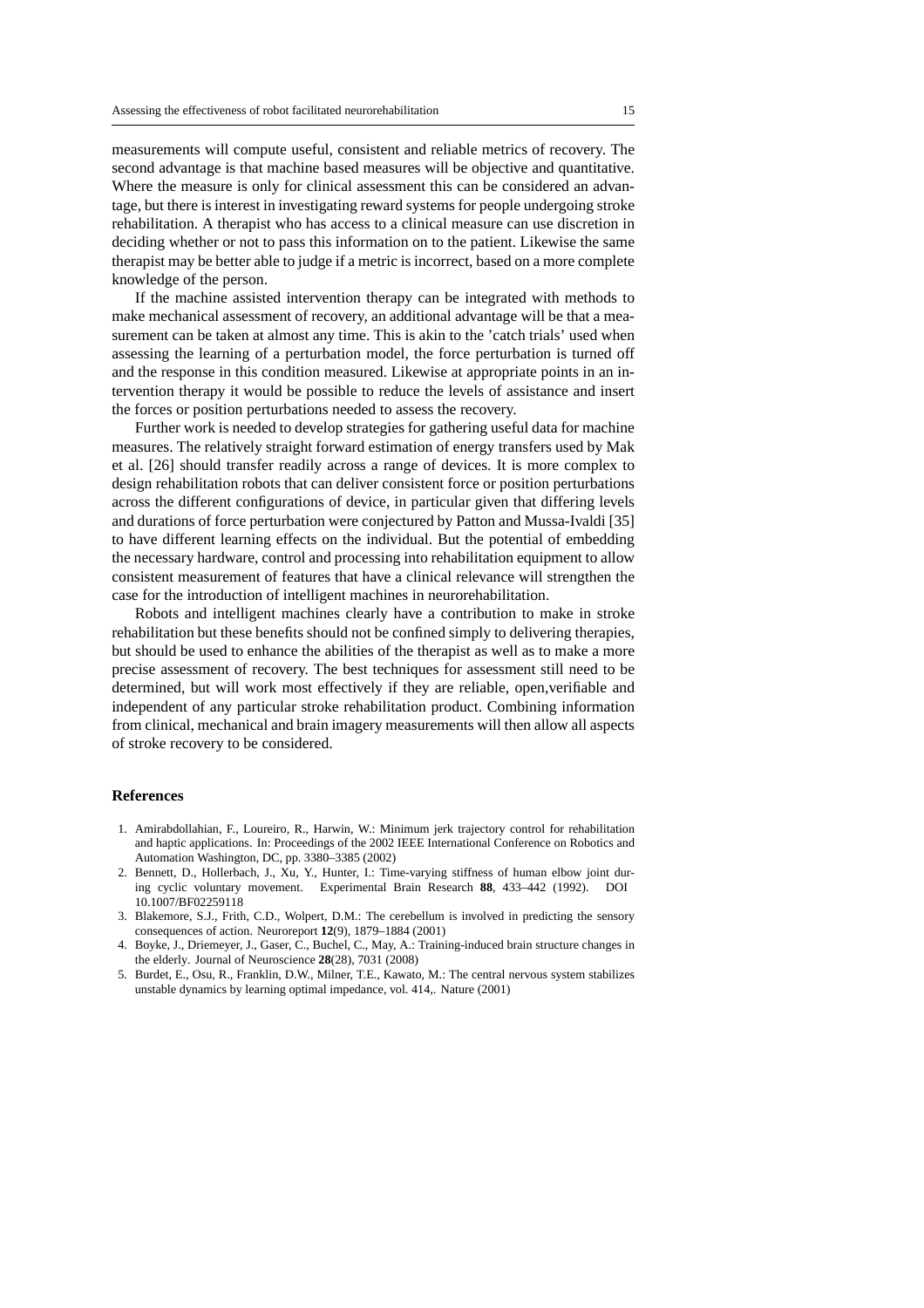- 6. Cramer, S.: Brain repair after stroke. New England Journal of Medicine **362**(19), 1827–1829 (2010)
- 7. Draganski, B., Gaser, C., Busch, V., Schuierer, G., Bogdahn, U., May, A.: Neuroplasticity: Changes in grey matter induced by training. Nature **427**, 311–312 (2004). DOI 10.1038/427311a
- 8. Engvig, A., Fjell, A., Westlye, L., Moberget, T., Sundseth, Ř., Larsen, V., Walhovd, K.: Effects of Memory Training on Cortical Thickness in the Elderly. NeuroImage (2010)
- 9. Galvin, R., Cusack, T., O'Grady, E., Murphy, B., Stokes, E.: Family mediated exercise intervention [fame]: evaluation of a novel form of exercise delivery after stroke. Stroke (2011). Inpress
- 10. Galvin, R., Cusack, T., Stokes, E.: A randomised controlled trial evaluating family mediated exercise(FAME) therapy following stroke. BMC neurology **8**(1), 22 (2008)
- 11. Galvin, R., Murphy, B., Cusack, T., Stokes, E.: The impact of increased duration of exercise therapy on functional recovery following stroke–what is the evidence? Topics in Stroke Rehabilitation **15**(4), 365–377 (2008). DOI 10.1310/tsr1504-365
- 12. Gassert, R., Moser, R., Burdet, E., Bleuler, H.: MRI/fMRI-compatible robotic system with force feedback for interaction with human motion. Mechatronics, IEEE/ASME Transactions on **11**(2), 216–224 (2006)
- 13. Given, J., Dewald, J., Rymer, W.: Joint dependent passive striffness in paretic and contralateral limbs of spastic patients with hemiparetic stroke. Journal of Neurology, Neurosurgery and Psychiatry **59,**, 271–279. (1995)
- 14. Harwin, W., Patton, J., Edgerton, V.: Challenges and opportunities for robot mediated neurorehabilitation. Proceedings of the IEEE Special issue on medical robotics **94**(9), 1717 – 1726 (2006)
- 15. Hribar, A., Munih, M.: Development and testing of fMRI-compatible haptic interface. Robotica **28**(02), 259–265 (2010)
- 16. Johnson, M.: Recent trends in robot-assisted therapy environments to improve real-life functional performance after stroke. Journal of NeuroEngineering and Rehabilitation **3**(1), 29 (2006)
- 17. Kearney, R.E., Stein, R.B., Parameswaran, L.: Identification of intrinsic and reflex contributions to human ankle stiffness dynamics. IEEE TRANSACTIONS ON BIOMEDICAL ENGINEERING **44**(6) (1997). DOI 10.1109/10.581944
- 18. Kennedy, J., Buchan, A.: Acute Neurovascular Syndromes: Hurry Up, Please, It's Time. Stroke **35**(2), 360–362 (2004). DOI 10.1161/01.STR.0000115260.19243.64
- 19. Klare, S., Peer, A., Buss, M.: Development of a 3 DoF MR-Compatible Haptic Interface for Pointing and Reaching Movements. Haptics: Generating and Perceiving Tangible Sensations pp. 211–218 (2010)
- 20. Kwakkel, G., Kollen, B., Krebs, H.: Effects of robot-assisted therapy on upper limb recovery after stroke: a systematic review. Neurorehabilitation and Neural Repair **22**(2), 111 (2008)
- 21. Levin, M., Dimov, M.: Spatial zones for muscle coactivation and the control of postural stability. Brain research **757**(1), 43–59 (1997)
- 22. Lo, A., Guarino, P., Richards, L., Haselkorn, J., Wittenberg, G., Federman, D., Ringer, R., Wagner, T., Krebs, H., Volpe, B., et al.: Robot-assisted therapy for long-term upper-limb impairment after stroke. New England Journal of Medicine **362**(19), 1772–1783 (2010)
- 23. Loureiro, R., Amirabdollahian, F., Harwin, W.: Lecture Notes in Control and Information Sciences Part VI Robot-Assisted Neurorehabilitation, chap. A Gentle/S Approach to Robot Assisted Neuro-Rehabilitation, pp. 347–363. Springer Berlin / Heidelberg (2006). ISSN 0170-8643
- 24. Loureiro, R., Amirabdollahian, F., Topping, M., Driessen, B., Harwin, W.: Upper limb mediated stroke therapy - GENTLE/s approach. Special Issue on Rehabilitation Robotics, Journal of Autonomous Robots **15**(1), 35–51 (2003). Kluwer Academic Publishers
- 25. Loureiro, R., Johnson, M., Harwin, W.: Collaborative tele-rehabilitation: A strategy for increasing engagement. In: IEEE International Conference on Biomedical Robotics and Biomechatronics, pp. 859 – 864. IEEE (2006)
- 26. Mak, C., Gomes, G., Johnson, G.: A robotic approach to neuro-rehabilitation- interpretation of biomechanical data. In: Seventh International Symposium on the 3-D Analysis of Human Movement. Centre for Life, Newcastle upon Tyne (2002)
- 27. McCrea, P., Eng, J., Hodgson, A.: Linear spring-damper model of the hypertonic elbow: reliability and validity. Journal of neuroscience methods **128**(1-2), 121–128 (2003)
- 28. Mehrholz, J., Platz, T., Kugler, J., Pohl, M.: Electromechanical and robot-assisted arm training for improving arm function and activities of daily living after stroke. Stroke **40**(5), e392 (2009)
- 29. Miall, R., Jackson, J.: Adaptation to visual feedback delays in manual tracking evidence against the Smith predictor model of human visually guided action. Exp. Brain Res. **172**, 77–84 (2006)